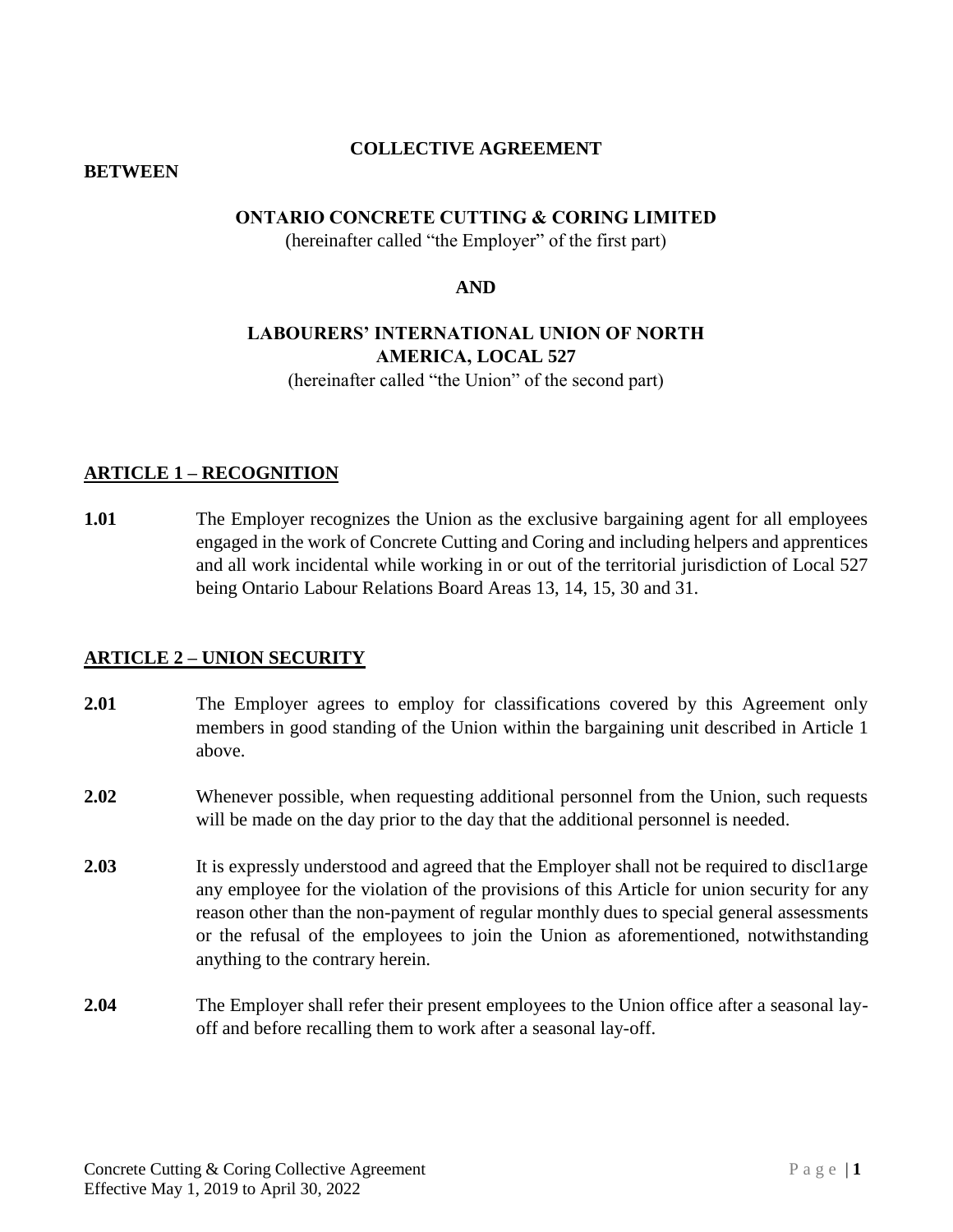## **ARTICLE 3 – NO STRIKES OR LOCKOUTS**

**3.01** There shall be no strike or lock-outs during the term of this Agreement. The terms "strikes" and "lockouts" shall be defined in the Labour Relations Act of the Province of Ontario.

## **ARTICLE 4 – GRIEVANCE PROCEDURE**

- **4.01** Any dispute, difference, controversy or grievance affecting or arising out of the interpretation, application or administration of this Agreement shall be adjusted if possible, by negotiations between the Employer and the Union. A meeting to discuss any such dispute or grievance shall be called within forty-eight (48) hours of the first notice in writing of such dispute or claim of alleged violations and the parties concerned with the dispute shall endeavour to reach a decision within seventy-two (72) hours of receiving first notification. Notice of any grievance shall be given within five (5) days of its cause, in writing except in cases involving monetary matters, which shall be presented within 30 days.
- **4.02** Where a difference arises between any of the parties hereto relating to the interpretation, application or administration of the Agreement, including any question as to whether the matter is arbitrable, either of the parties may, after exhausting the grievance procedure described above, notify the other party in writing of its desire to submit the difference or allegation to arbitration, and the notice shall contain the name of the nominee of the party wishing to bring the matter to arbitration. This notice must be sent within ten (10) days following the seventy-two (72) hour period referred to in the first paragraph of this Article, or the matter is non-arbitrable.
- **4.03** Such written notice shall also state clearly the matter or matters in dispute to be dealt with by the Arbitration Board and what relief, if any, is claimed by the party requesting arbitration.
- **4.04** Notwithstanding any other provision in the collective agreement, an arbitrator or arbitration board appointed pursuant to the collective agreement or sections 48, 49 or 133 of the Labour Relations Act, 1995 shall have the discretion to extend the time-lines in the grievance procedure and/or referral to arbitration where there is reasonable justification to do so and to ensure that the merits of the dispute are determined. The onus to establish reasonable justification for the extension of timelines shall be borne by the party seeking such an extension.

# **ARTICLE 5 – ARBITRATION**

**5.01** Any arbitration proceedings shall be carried out in accordance with the Labour Relations Act of the Province of Ontario.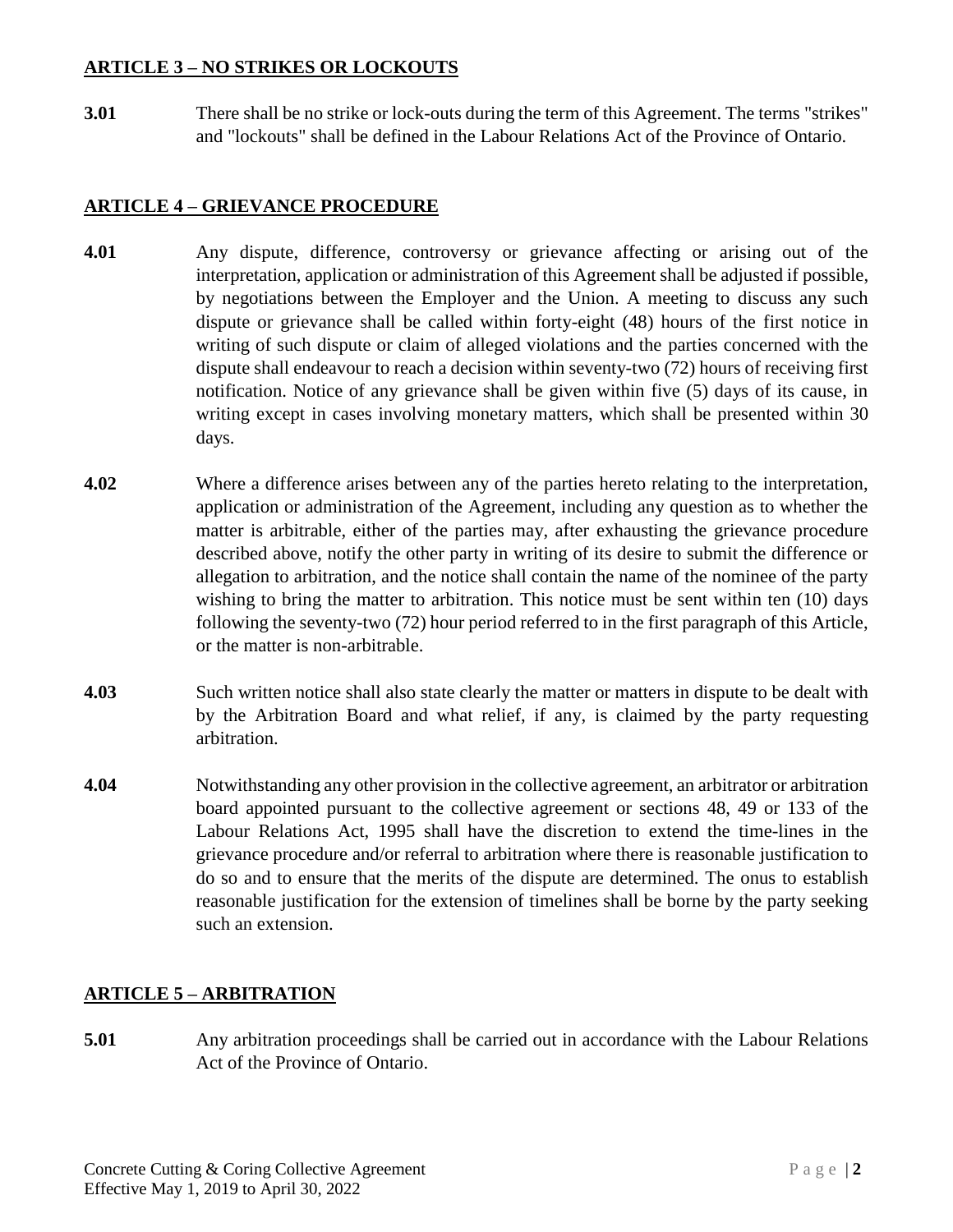**5.02** However, it is understood that the authority of the Arbitration Board on the decision made by such Board is limited, and that there shall be no alteration to, addition to, or subtraction from or modification or amendment to any part of this Agreement.

## **ARTICLE 6 – HOURS OF WORK AND OVERTIME RATES**

- **6.01** The regular work week shall consist of forty-five (45) hours made up of nine (9) hours per day Monday through Friday between 6:30 a.m. and 4:30 p.m. Starting and quitting times between April 15 and September 15 may be modified by agreement of Local 527 and the Employer.
- **6.02** Time and one-half shall be paid for all hours worked in excess of the above.
- **6.03** Any shift that starts before 11:00p.m. on a Sunday shall have the entire shift's hours paid at double time.

Any shift that starts at or after 11:00p.m. on a Sunday shall have only the first hour of the shift paid at double time and any hours worked in excess of nine (9) hours during that shift shall be paid at the appropriate overtime rate.

Double time shall be paid for all hours worked on Sundays and statutory holidays.

- **6.04** Where the employees are required to work overtime they shall be allowed a fifteen (15) minute break period without loss of wages. Where such overtime results in the employees having to work longer than ten (10) hours on any shift, they will receive twenty (\$20.00) dollars as food allowance or a reasonable hot meal to be provided by the Employer.
- **6.05** A shift premium of ten percent (10%) of the employee's gross hourly wage shall be paid for each hour worked between the hours of 5:00p.m. and 7:00a.m.

# **ARTICLE 7 – WAGES AND CLASSIFICATION**

**7.01** The wages mid classifications shall be as per Appendix "A" attached hereto, and forms a part of this Agreement. It is agreed that, no employee shall suffer a reduction in wages through the introduction of this wage schedule.

## **ARTICLE 8 – VACATION PAY AND STATUTORY HOLIDAYS**

**8.01** All authorized work performed on the following holidays shall be paid for at double the regular rate: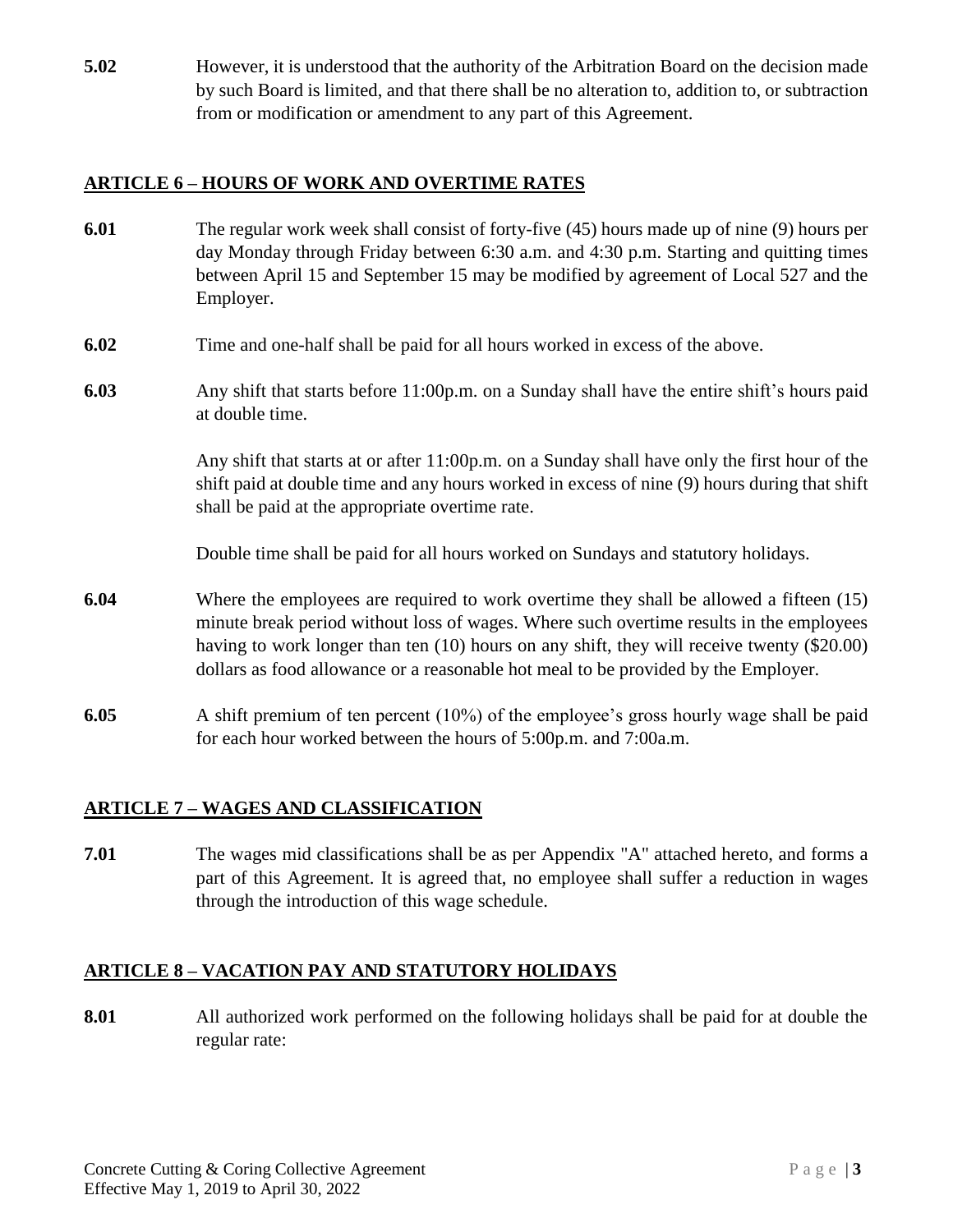|      | New Year's Day                                                                                                                                                                                                                     | Good Friday                                                                                                                                                                                                                                                        |  |
|------|------------------------------------------------------------------------------------------------------------------------------------------------------------------------------------------------------------------------------------|--------------------------------------------------------------------------------------------------------------------------------------------------------------------------------------------------------------------------------------------------------------------|--|
|      | Victoria Day                                                                                                                                                                                                                       | Canada Day                                                                                                                                                                                                                                                         |  |
|      | Civic Holiday                                                                                                                                                                                                                      | Labour Day                                                                                                                                                                                                                                                         |  |
|      | Thanksgiving Day                                                                                                                                                                                                                   | Christmas Day                                                                                                                                                                                                                                                      |  |
|      | <b>Boxing Day</b>                                                                                                                                                                                                                  | <b>Family Day</b>                                                                                                                                                                                                                                                  |  |
| 8.02 |                                                                                                                                                                                                                                    | Vacation pay shall be ten (10%) percent of total earnings. The remittance of vacation pay<br>shall be made as required herein by Article 13. 10 of this Agreement.                                                                                                 |  |
| 8.03 | There shall be no discrimination against any employee who takes a maximum of two (2)<br>weeks vacation in any one year.                                                                                                            |                                                                                                                                                                                                                                                                    |  |
| 8.04 | It is understood that vacation pay includes six (6%) percent for statutory holidays and four<br>(4%) percent vacation pay. However, work performed on statutory holidays will be paid at<br>double time the regular rate of wages. |                                                                                                                                                                                                                                                                    |  |
| 8.05 |                                                                                                                                                                                                                                    | By agreement of the Employer and the Local Union, construction sites may close down<br>during the two weeks of the Christmas (December 25) and New Year (January 1) holidays.<br>Such shut down will not be considered to be an illegal work stoppage or lock-out. |  |

#### **ARTICLE 9 – UNION REPRESENTATION**

- **9.01** The Business Representative of the Union shall in the course of their duties, have access to the work on which the employees covered by this Agreement are employed. Such visits wilt not interfere with the progress of the work. The Employer shall assist Business Representatives to obtain a pass to the premises where necessary. Business Representatives are to make their presence known to the Employer's Representative on his arrival on the site if there is any.
- **9.02** The Business Representative, when on the site, shall abide by all safety rules under the Construction Safety Act and the Employer shall not have any greater duty of care for his safety than he does for his own employees on the site.
- **9.03** The Business Representative of the Union may appoint a steward and such steward shall be recognized as the representative of the Union. Written notice of such appointment shall be given to the Employer.
- **9.04** There shall be no discrimination against the steward for performing his union duties and he shall be one of the last two (2) men remaining on the job, provided he is qualified to perform the work to be done. The steward, in the performance of his union duties shall not interfere with the progress of the work.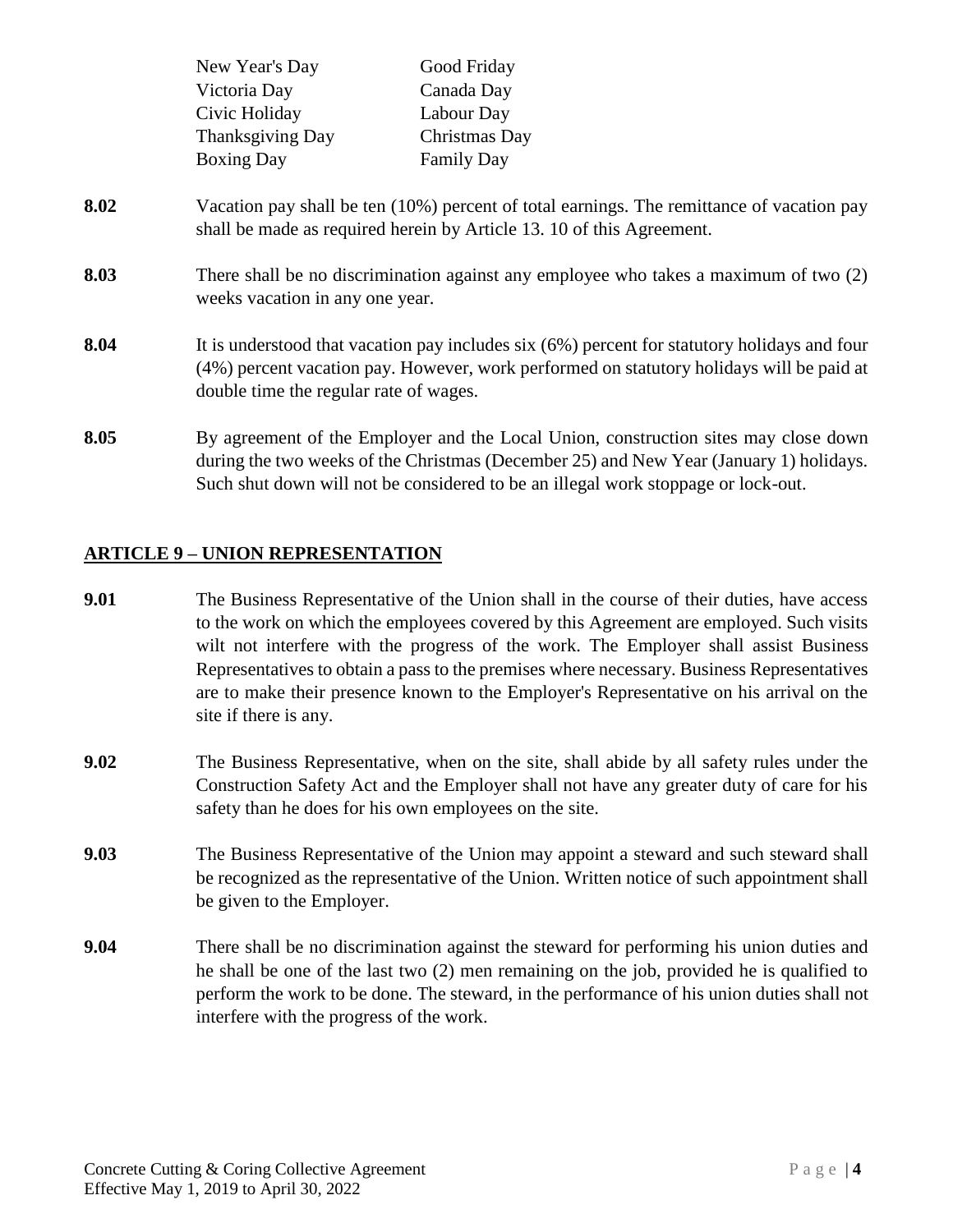## **ARTICLE 10 – REPORTING TIME**

- **10.01** Any employee who reports to work at his usual time or lit a time requested by his Employer will be paid for a minimum of four (4) hours at his basic rate, provided he remains on the job for four (4) hours, unless released by his supervisor.
- **10.02** The above provisions (10.01) does not apply if he has been notified in advance not to report to work the day before or if the work stoppage is beyond the control of the Employer.
- **10.03** The employer will give at least twenty-four (24) hours' notice prior to any shift change.

## **ARTICLE 11 – TRAVELLING ALLOWANCE**

- **11.01** If any project under construction by the Employer is located beyond the National Capital Commission Greenbelt or beyond the city limits of Cornwall and Arnprior the members of the Union who are normally employed inside the above-mentioned Greenbelt area, or who are normally employed inside the city limits of Cornwall and Arnprior are required to travel to or from this project, shall have their transportation arranged by the Employer.
- **11.02** There shall be no discrimination against any employee who refuses to travel more than fifteen (15) miles beyond the limits of the National Capital Commission Greenbelt or the city limits of Cornwall and Arnprior.
- **11.03** Travelling time, at regular rate of pay, but not to exceed four (4) hours in any one day, shall be paid to employees travelling beyond the limits of the National Capital Commission Greenbelt or beyond the city limits of Cornwall and Arnprior.
- **11.04** All travelling time shall be paid, as above-mentioned, at regular rate of pay and shall not be included in calculating overtime, if specified on pay information slips.
- **11.05** Employees who are required by the Employer to temporarily relocate and reside at or near a project shall have transportation paid to and from the project once each way. Travelling time shall be paid as per 11.03 and 11.04 of this Article. The Employer shall also provide to the employees adequate board or lodging or pay to the employees, effective May l, 2016 one hundred and thirty (\$130.00) dollars per day or an equal amount to the one paid to the tradesmen they tender, whichever is the greater. No deduction of board and lodging allowance is to be made for holidays or days lost through no fault of the employees. Such payment shall be itemized on the pay information slip.

## **ARTICLE 12 – NEW JOB CLASSIFICATION**

**12.01** In the event any new job classification shall fall under the jurisdiction of the Union, a rate of pay will be negotiated at that time.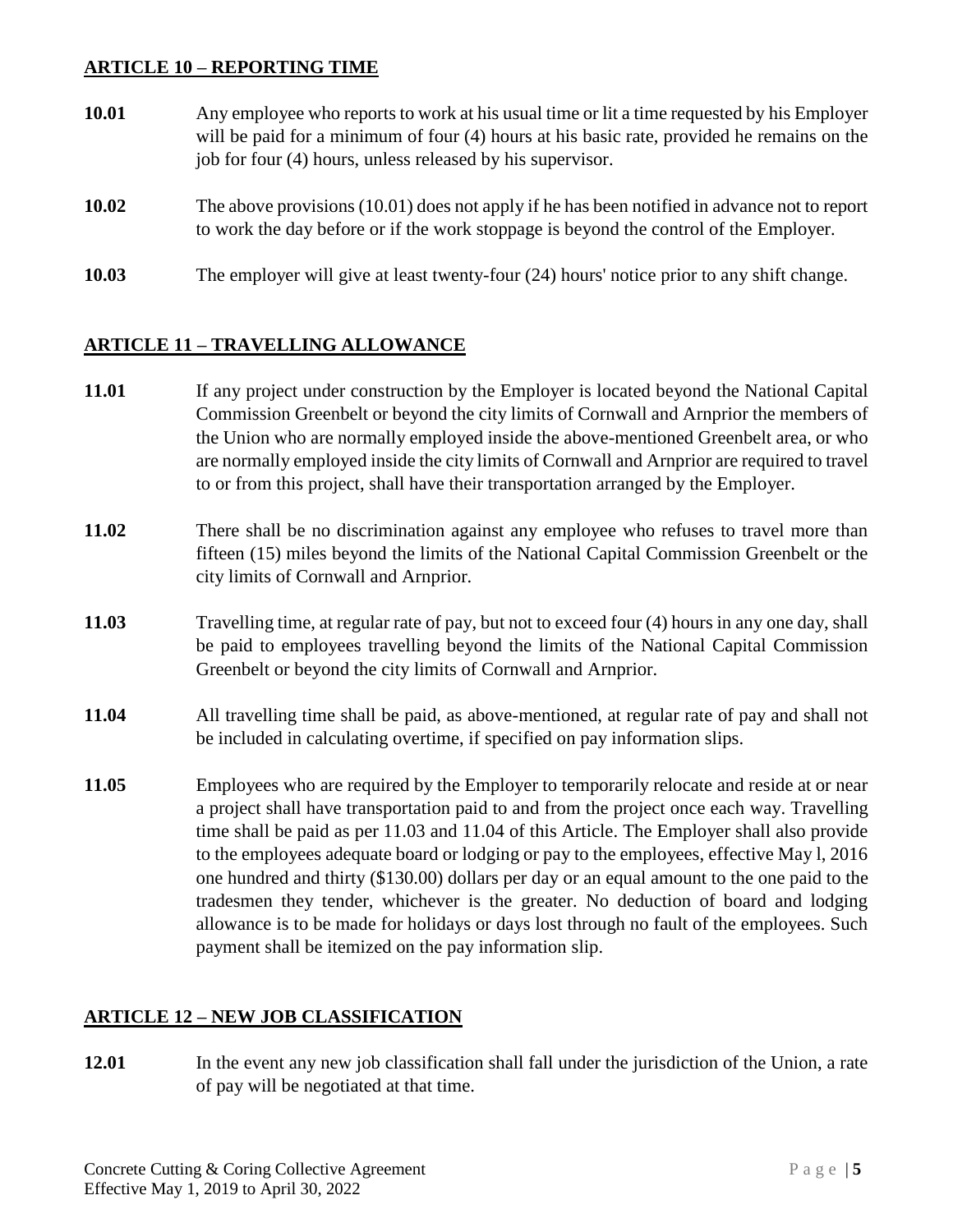# **ARTICLE 13 – WELFARE, VACATION PAY, ADMINISTRATION AND UNION DUES, PENSION, HEALTH AND SAFETY AND TRI-FUND**

|                                                                                                                                        | May 1, 2019 | May 1, 2020 | May 1, 2021 |
|----------------------------------------------------------------------------------------------------------------------------------------|-------------|-------------|-------------|
| <b>Contributions to the Benefit Fund</b>                                                                                               |             |             |             |
| L.I.U.N.A., Local 527 Labourers Benefit Health<br>and Safety Trust Fund                                                                | 1.61        | 1.71        | 1.81        |
| L.I.U.N.A., Local 527 Admin. Fund                                                                                                      | 0.98        | 0.98        | 0.98        |
| L.I.U.N.A., Local 527 Legal Fund                                                                                                       | 0.03        | 0.03        | 0.03        |
| L.I.U.N.A., Local 527 Scholarship Fund                                                                                                 | 0.03        | 0.03        | 0.03        |
| L.I.U.N.A., Local 527 Tri-Fund<br>(consisting of L.I.U.N.A., Local 527 LECET<br>Fund, and the L.I.U.N.A., Local 527 Training<br>Fund.) | 0.24        | 0.24        | 0.24        |
| PST on Benefit Plan                                                                                                                    | 0.129       | 0.137       | 0.145       |
| <b>Total Benefit Contributions</b>                                                                                                     | 3.019       | 3.127       | 3.235       |
| <b>Contributions to the Pension Fund</b>                                                                                               |             |             |             |
| Labourers' Pension Fund of Central and Eastern<br>Canada                                                                               | 5.70        | 5.95        | 6.20        |
| L.I.U.N.A. Ontario Provincial District Council,<br>Admin. Fund                                                                         | 0.40        | 0.40        | 0.40        |
| Canada Tri-Fund                                                                                                                        | 0.05        | 0.05        | 0.05        |
| <b>Total Pension Contributions</b>                                                                                                     | 6.15        | 6.40        | 6.65        |
| <b>Total Employer Contributions</b>                                                                                                    | 9.169       | 9.527       | 9.885       |

**13.01** The Employer agrees to contribute to the following funds:

**13.02** The above contributions will he remitted to L.I.U.N.A., Local 527 Benefit Health and Safety Fund.

**13.03** The Employer agrees to contribute to the L.I.U.N.A., Local 527 Benefit Health and Safety Trust Fund the above mentioned contributions to the Benefit Fund for each hour worked by Trust Fund the above mentioned contributions to the Benefit Fund for each hour worked by each employee covered by Appendix "A" of this Schedule.

**13.04** The hourly rate shown in Appendix "A" of this Schedule has been reduced to cover the above mentioned L.I.U.N.A., Local 527 Administration and L.I.U.N.A., Ontario Provincial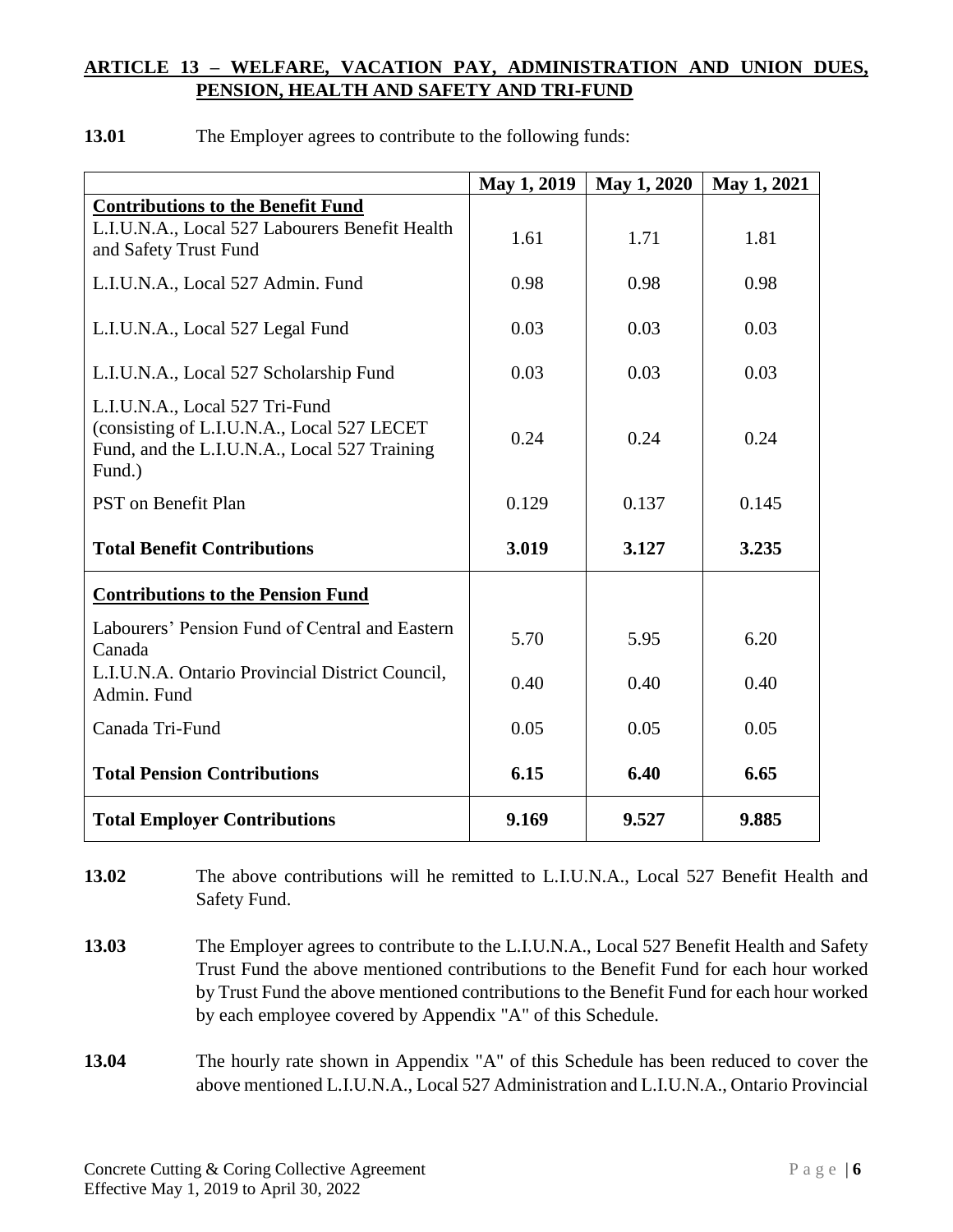|       | District Council Administration and each employee covered by schedule "A" of this<br>agreement has agreed to the above mentioned deduction.                                                                                                                                                                                                                                                                                                         |
|-------|-----------------------------------------------------------------------------------------------------------------------------------------------------------------------------------------------------------------------------------------------------------------------------------------------------------------------------------------------------------------------------------------------------------------------------------------------------|
| 13.05 | The above mentioned L.I.U.N.A., Local 527 Administration fund shall be remitted monthly<br>by the Administrator of L.I.U.N.A., Local 527 Labourers' Benefit Health and Safety Trust<br>Fund to Local 527 Secretary-Treasurer.                                                                                                                                                                                                                       |
| 13.06 | The above mentioned L.I.U.N.A., Local 527 Legal Fund contributions shall be remitted by<br>the Administrator of L.I.U.N.A., Local 527 Labourers' Benefit Health and Safety Trust<br>Fund to L.I.U.N.A., Local 527 Legal Service Fund.                                                                                                                                                                                                               |
| 13.07 | The above mentioned contributions to L.I.U.N.A., Local 527 Tri-Fund shall be remitted by<br>the Administrator of L.I.U.N.A., Local 527 Labourers' Benefit Health and Safety Trust<br>Fund, as directed by Local 527, to one or all of the following funds: L.I.U.N.A. Local 527<br>Lecet Fund and L.I.U.N.A., Local 527 Training Fund.                                                                                                              |
| 13.08 | The above mentioned Scholarship Fund contributions shall be remitted monthly by the<br>Administrator of the L.I.U.N.A., Local 527 Labourers' Benefit Health and Safety Trust<br>Fund to the Administrator of the L.I.U.N.A., Local 527 Scholarship Fund.                                                                                                                                                                                            |
| 13.09 | The Canadian Tri-Fund contributions and the Ontario Provincial District Council<br>Administration Fund shall be remitted monthly to the Labourers' Pension Fund of Central<br>and Eastern Canada.                                                                                                                                                                                                                                                   |
| 13.10 | The Employer agrees to remit the vacation pay to the L.I.U.N.A., Local 527 Vacation Pay<br>Trust Fund.                                                                                                                                                                                                                                                                                                                                              |
| 13.11 | Both parties agree to an equal number of Trustees to manage the Benefit and Vacation Pay<br>Trust Funds.                                                                                                                                                                                                                                                                                                                                            |
| 13.12 | The Employer agrees to contribute the above mentioned pension contributions to the<br>Labourers' Pension Fund of Central and Eastern Canada. The Employer further agrees to<br>remit along with the pension contributions, the Canadian Tri-Fund contributions and the<br><b>Ontario Provincial District Council Administration Dues.</b>                                                                                                           |
| 13.13 | All of the above-mentioned contributions shall be remitted monthly, not later than the<br>fifteenth (15th) day of each month following the month for which such deductions or<br>contributions were earned.                                                                                                                                                                                                                                         |
| 13.14 | Benefits, vacation pay, and Tri-Fund contributions shall be remitted to L.I.U.N.A., Local<br>527 Trust Fund. Pension contributions shall be remitted to the Labourers' Pension Fund of<br>Central and Eastern Canada. The Employer shall itemize and remit all of the above<br>contributions on forms supplied by the Administrator of the Benefit, Vacation Pay and Tri-<br>Funds and send one copy of such forms, at the same time, to Local 527. |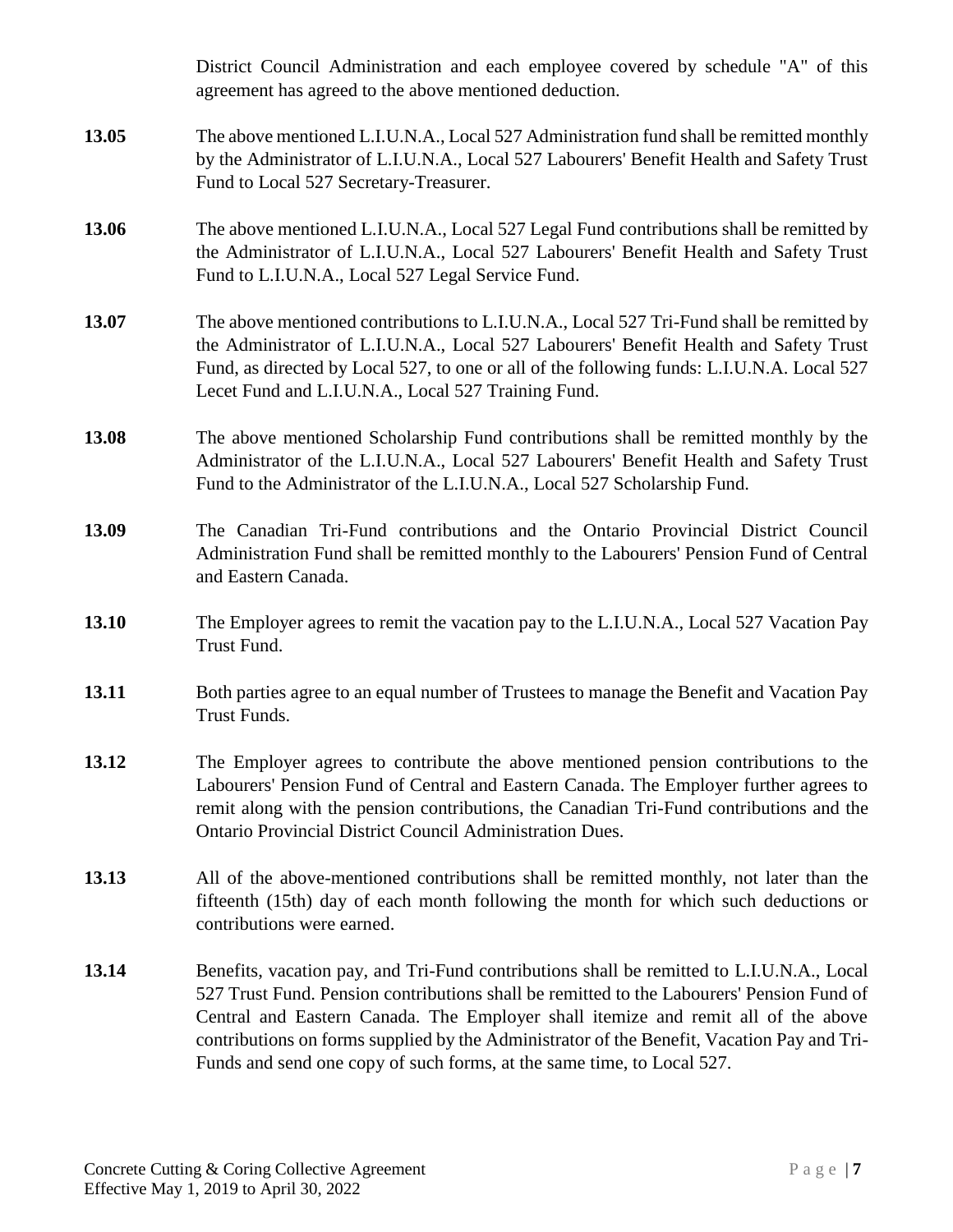- **13.15** A penalty of two (2%) percent or twenty-four (24%) percent per annum of the amount of outstanding contributions shall be paid for each month that such contributions are outstanding beyond the fifteenth (15th) day of each month.
- **13.16** If Local 527 decides to revise the above deductions or contributions, then the Employer agrees to deduct accordingly,
- **13.17** Each monthly report of contributions to the Benefit Fund, vacation pay, Administration Fund, O.P.D.C. Administration Fund, Legal Fund, Tri-Fund, and pension contributions shall include all obligations arising from hours worked up to the close of the Employer's payroll ending nearest to the last day of the preceding month.
- **13.18** The Local Union and the Trustees of the L.I.U.N.A. Local 527 Legal Service Fund agree to hold harmless and indemnify the Employers and the E.B.A. against any liability incurred as a result of the aforesaid contributions to the L.I.U.N.A. Local 527 Legal Service Fund. The L.I.U.N.A. Local 527 Legal Service Fund shall exclude from coverage controversies involving the Employer of a member, the Union and the E.B.A.

# **ARTICLE 14 – PAYMENT OF WAGES**

**14.01** Wages shall be paid by cheque or direct deposit at the option of the Employer, weekly during working hours on the Thursday following the end of the pay period and shall be accompanied by a statement of earnings identifying the employer and the employee and setting out regular and over time hours, amount of vacation pay as well as deductions for Income Tax, Unemployment Insurance, Canada Pension, Union dues and contributions to Union Benefit Funds and Industry Fund.

## **ARTICLE 15 – DURATION OF AGREEMENT**

**15.01** This Agreement shall become effective the 1st day of May, 2019 and shall continue to remain in effect until the 30th day of April 2022 and shall continue in force biennially thereafter unless either party shall furnish the other with notice of termination, or proposed revisions of this Agreement within a period of no more than one hundred and twenty (120) days and not less than thirty (30) days before the 30th day of April, 2019 or in a like period in any year thereafter and the parties shall convene a meeting within fifteen (15) days and bargain in good faith to endeavour to reach an Agreement.

# **ARTICLE 16 – SUB-CONTRACTING**

**16.01** The Employer agrees that all work will be sublet to Employers that are in contractual relations with L.I.U.N.A. Local 527.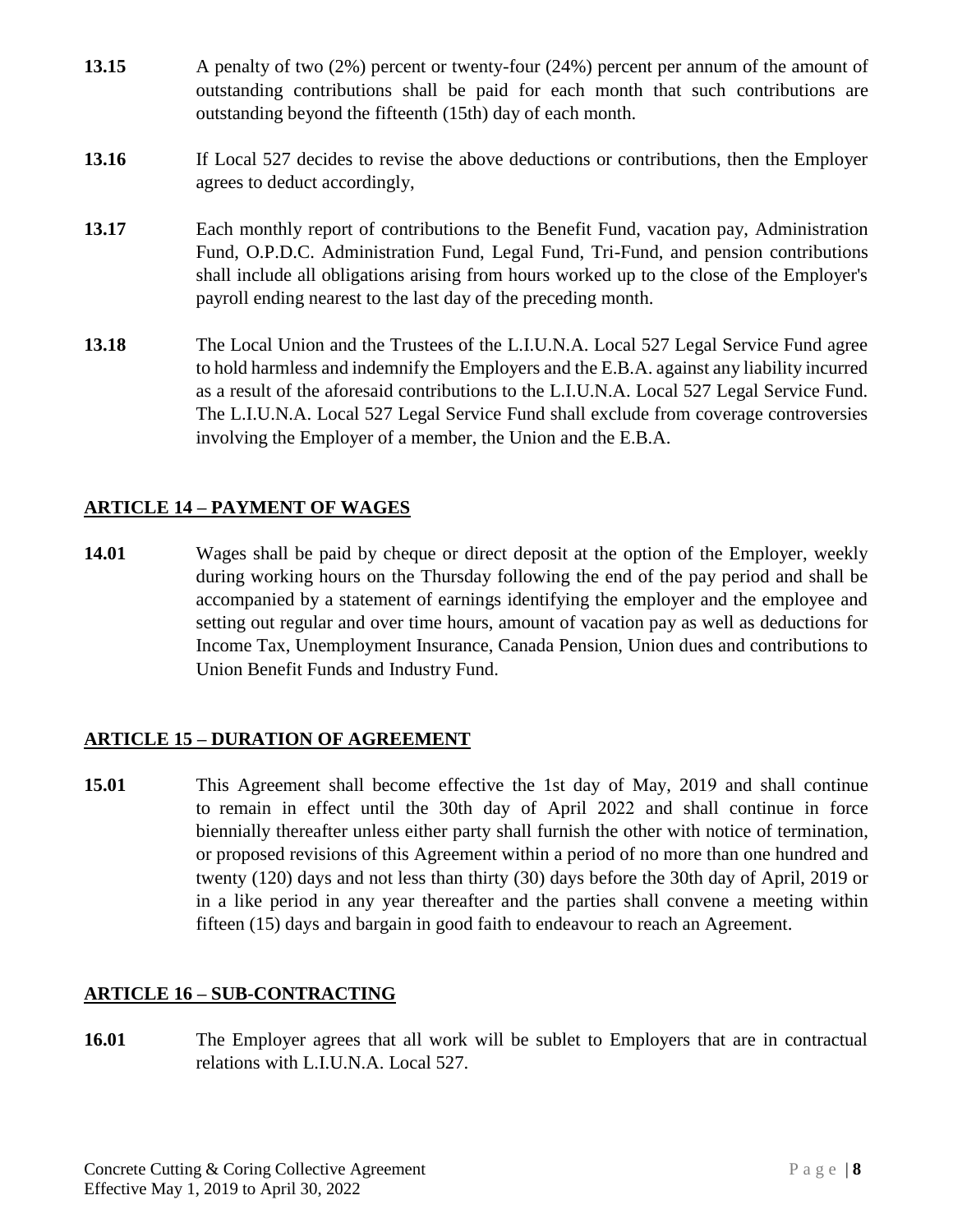#### **ARTICLE 17 - MOBILITY**

17.01 Regular employees of the Employer may be classified as key men, and the Employer shall be allowed mobility of key men into the geographic area covered by this Collective Agreement, and the right under this Article will not be exercised in an unreasonable or restrictive manner by either party. Provided that should the employer classify key men he shall notify the Union advising who the key men are prior to the commencement of the work.

#### **ARTICLE 18**

18.01 It is understood and agreed that for employees that are required to work in other Territorial Jurisdictions other than the one described in Article 1 herein and the rate of wages are higher, all employees shall be paid at the higher rate of wages.

#### **ARTICLE 19**

19.01 The Employer will provide one hundred and fifty (\$150.00) dollars towards the cost of CSA approved safety boots per employee per year upon presentation of the original receipt.

#### **ARTICLE 20 - BEREAVEMENT LEAVE**

20.01 The Employer will grant, upon request, two (2) days paid bereavement leave at eight (8) hours per day at their regular wage rate in the event of the death of an employee's spouse, child, sibling, current father-in-law, current mother-in-law, parent or grandparent. Such leaves are not automatic and shall only be granted when the circumstances require for the purposes of attending a funeral or making funeral arrangements. Appropriate documentation regarding the death shall be provided to the company upon request.

DATED AT Ottawa, Onthono, THIS 22 DAY OF Nevero be  $.20 - 2/$ 

**FOR THE EMPLOYER** 

has Volpe



FOR THE UNION

nclaughlin

Concrete Cutting & Coring Collective Agreement Effective May 1, 2019 to April 30, 2022

Page | 9